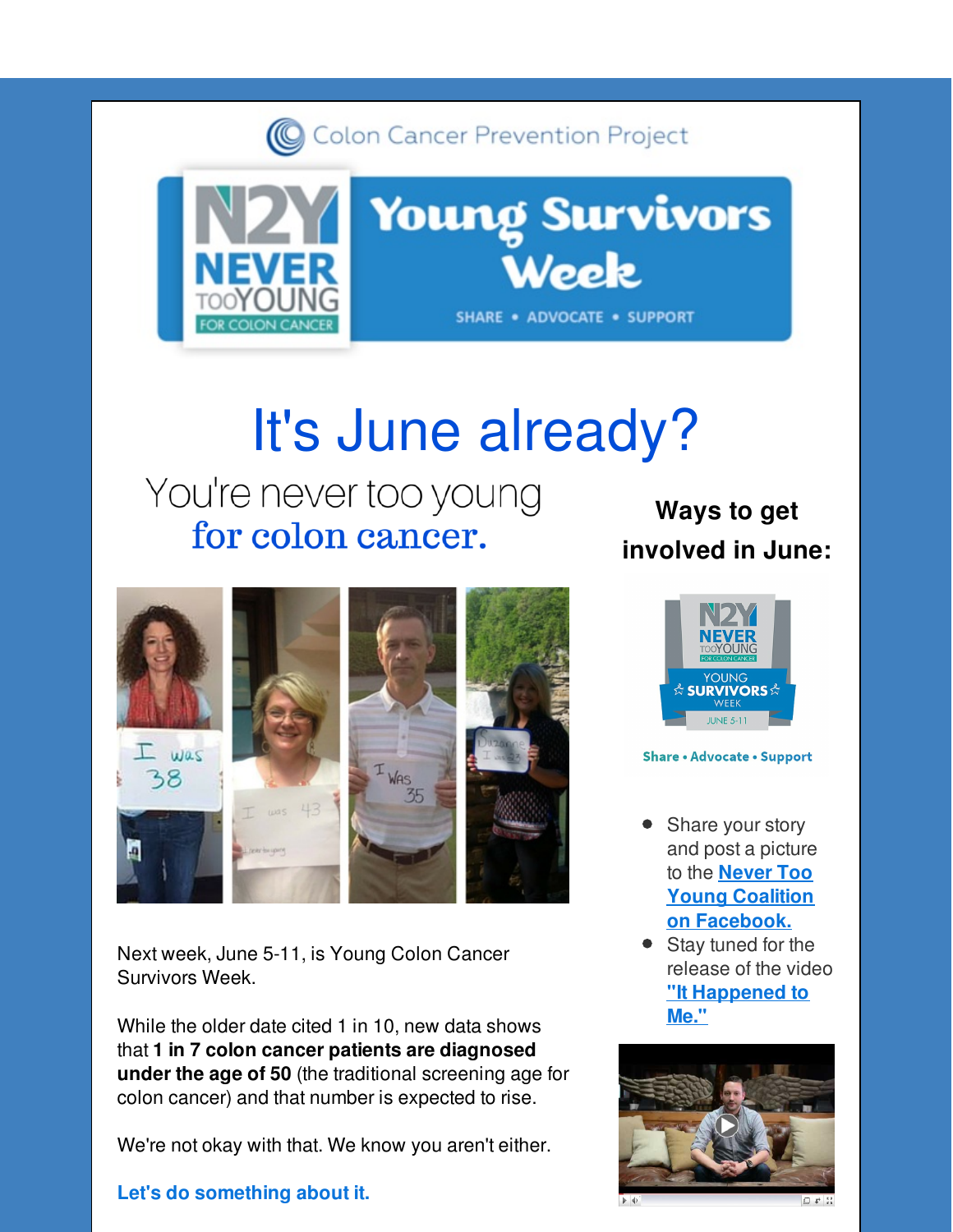Visit the brand new **Never Too Young [Coalition](http://r20.rs6.net/tn.jsp?f=001osQkGRFAGfzYU8UPs5oNiwkvfuvU25B4wvUvx5KA6UWFCJzni8UmYuZsBBZ9o0D7FX5PW7asKzglIilQhC0nOS7VSrlpEZMcwYP5oPQJ4b9tRclWL0wy3WSOd-oWvFUCU1U_Kg9z4F8RM-7NZc6wUcf28y1R5A4ZRO_MCnjq_qg=&c=&ch=) page** to learn more.

Want to share your story? We've got two options for you. (And we hope you'll do both!)

1. Visit the **Never Too Young [Facebook](http://r20.rs6.net/tn.jsp?f=001osQkGRFAGfzYU8UPs5oNiwkvfuvU25B4wvUvx5KA6UWFCJzni8UmYuZsBBZ9o0D78RjH6bUX3oO8fhRn7lI5kT1APCQxs0y_wyP6xFABi3JpLGe5ORA6U67-cPc_iRdz3dRP5NC8X41aAHBgrpgdnx_5eM9UzwZ4745RADqsgDWl8uc8dxaGN4VBCQ-ZKfp66fHc_LSiUfOnjjhRcV_dqA==&c=&ch=)** page. Post a picture of yourself with your age of diagnosis and share your story.

2. Do the same thing on our **[Facebook](http://r20.rs6.net/tn.jsp?f=001osQkGRFAGfzYU8UPs5oNiwkvfuvU25B4wvUvx5KA6UWFCJzni8UmYolsevnnrLHNrT_QwxP323TJ5xkXIsTHvxT96GvelJo0eTLr1Da3nutnQEMSihZQtkbeTfGKq5-DeWl0mb0XtLGGfIFzSLnwOF8KnP69hz0qOO4cSDFew7IdVVAJWAOyiyVJqbFDdACmcoLST-4fqGw=&c=&ch=)** page. (Or you can **[email](mailto:kpilkington@kickingbutt.org?subject=My Never Too Young Story)** it to us instead!)



**We hope you'll [consider](http://r20.rs6.net/tn.jsp?f=001osQkGRFAGfzYU8UPs5oNiwkvfuvU25B4wvUvx5KA6UWFCJzni8UmYkN92KQdQaWeq_zK3gzowa3fjLEH7-WGuuvSrQykKdzIq8198woh3sl9fhbScMUJgDoNBC4UtHTQtPrKseQ7JoUFuhN8CnkdUMxHFL35Z6Ic4yklcfaBea5iA_j75LHxv3mUR8F4HYOTY1BD0YsaVTYbh9fkafIIunW105Ud0t-9Sti62NjVZAg=&c=&ch=) joining us for the Never Too Young Forum.**

**When:** June 9, 2016

**Where:** Spalding University, Louisville, KY

**What:** A free event spotlighting the growing trend of colon cancer diagnoses in people under 50 and how physicians and supporters can do something about it. We'll also have breakout sessions for patients and survivors impacted at age 50 and under, and their friends and family.

For the full schedule, **[download](http://r20.rs6.net/tn.jsp?f=001osQkGRFAGfzYU8UPs5oNiwkvfuvU25B4wvUvx5KA6UWFCJzni8UmYuZsBBZ9o0D7wr6HvelhWg_8W8wa48ay3iM4EjX51K5Q2R9lqigBChPtpAZp0lLxf9KrazTtKLK4fVZM_jDtCZ4gcjzmVYIQTQZjMsKo2n-DOOHCfpupsIMu-iczhzE0cCT0e6afm8c7S3kIe_rZAw5BUYxi-5jSR93yu0kLXCdZJc7Borxr3w84HbE1t8cXiBcFUOh8uZ3JMna9afz3adKjM-o2D3IknYu8Nd9ETZnP&c=&ch=) our Never Too Young Forum & Map.**

**Medical professionals:** We will offer the opportunity to earn 5 Continuing Education credits.

**[Registration](http://r20.rs6.net/tn.jsp?f=001osQkGRFAGfzYU8UPs5oNiwkvfuvU25B4wvUvx5KA6UWFCJzni8UmYkN92KQdQaWeq_zK3gzowa3fjLEH7-WGuuvSrQykKdzIq8198woh3sl9fhbScMUJgDoNBC4UtHTQtPrKseQ7JoUFuhN8CnkdUMxHFL35Z6Ic4yklcfaBea5iA_j75LHxv3mUR8F4HYOTY1BD0YsaVTYbh9fkafIIunW105Ud0t-9Sti62NjVZAg=&c=&ch=) is limited and closes June 6. Don't wait!**

It Happened to Me (Teaser)

Visit the **Never Too Young [Thunderclap](http://r20.rs6.net/tn.jsp?f=001osQkGRFAGfzYU8UPs5oNiwkvfuvU25B4wvUvx5KA6UWFCJzni8UmYuZsBBZ9o0D7NGW5atMv5sMoOWLdhWc-Rtv8P_gKndkDZU0wjI7qiCIeDAVFRtjZo89qBKkRH9njH4GY0b5v9GGZC3y9sQ2-7Blme1cMao-TfE2Cc1xLIaUrQ_hdnQhnjrb3pAQ2pIlWkpQk9BkzIfhAMmpYo-f-MFdezR3Ovsj4AycP8ApzEk0=&c=&ch=)** page for easy social

sharing. Spread the word!

Now you can kick butt in [Louisville](http://r20.rs6.net/tn.jsp?f=001osQkGRFAGfzYU8UPs5oNiwkvfuvU25B4wvUvx5KA6UWFCJzni8UmYnI1qK9zaxS7KcJfetPhYWGeUlJwlzACAXQKJjDuvHOEkIgSfPhECfrHLs5K-6ThluRAXsEnJTXK9B0J8m1-k2_LOtCnC-8ioTYX3XApSGXAGoHmb97kIgGg6_eCTbqHaCGsm29ydc_IHvq4nuqKisAiZmFB8opygT9jPcBasJWaloyiTF7FY6k=&c=&ch=) **and** [Lexington](http://r20.rs6.net/tn.jsp?f=001osQkGRFAGfzYU8UPs5oNiwkvfuvU25B4wvUvx5KA6UWFCJzni8UmYnI1qK9zaxS7wRZdWQdJqPXgYNQwU1yKPMsROwRaOf9NS6qCeTa5TdY14B4p7TmS6ghrDzfnY4vHvC3pvsY---Z_ql5sLgZYa7oA7ogmAi6beXg3aQXsND-lzHU6MmDgt7HXKewE8syS3h3v4CbnUzLs11GwySLrOwSjmw2S6UHv8si3ODPiahI=&c=&ch=)!

We hope you'll join us for the Kicking Butt 5k(s)!

#### **[Louisville](http://r20.rs6.net/tn.jsp?f=001osQkGRFAGfzYU8UPs5oNiwkvfuvU25B4wvUvx5KA6UWFCJzni8UmYnI1qK9zaxS7KcJfetPhYWGeUlJwlzACAXQKJjDuvHOEkIgSfPhECfrHLs5K-6ThluRAXsEnJTXK9B0J8m1-k2_LOtCnC-8ioTYX3XApSGXAGoHmb97kIgGg6_eCTbqHaCGsm29ydc_IHvq4nuqKisAiZmFB8opygT9jPcBasJWaloyiTF7FY6k=&c=&ch=)**



**[Lexington](http://r20.rs6.net/tn.jsp?f=001osQkGRFAGfzYU8UPs5oNiwkvfuvU25B4wvUvx5KA6UWFCJzni8UmYnI1qK9zaxS7wRZdWQdJqPXgYNQwU1yKPMsROwRaOf9NS6qCeTa5TdY14B4p7TmS6ghrDzfnY4vHvC3pvsY---Z_ql5sLgZYa7oA7ogmAi6beXg3aQXsND-lzHU6MmDgt7HXKewE8syS3h3v4CbnUzLs11GwySLrOwSjmw2S6UHv8si3ODPiahI=&c=&ch=)**

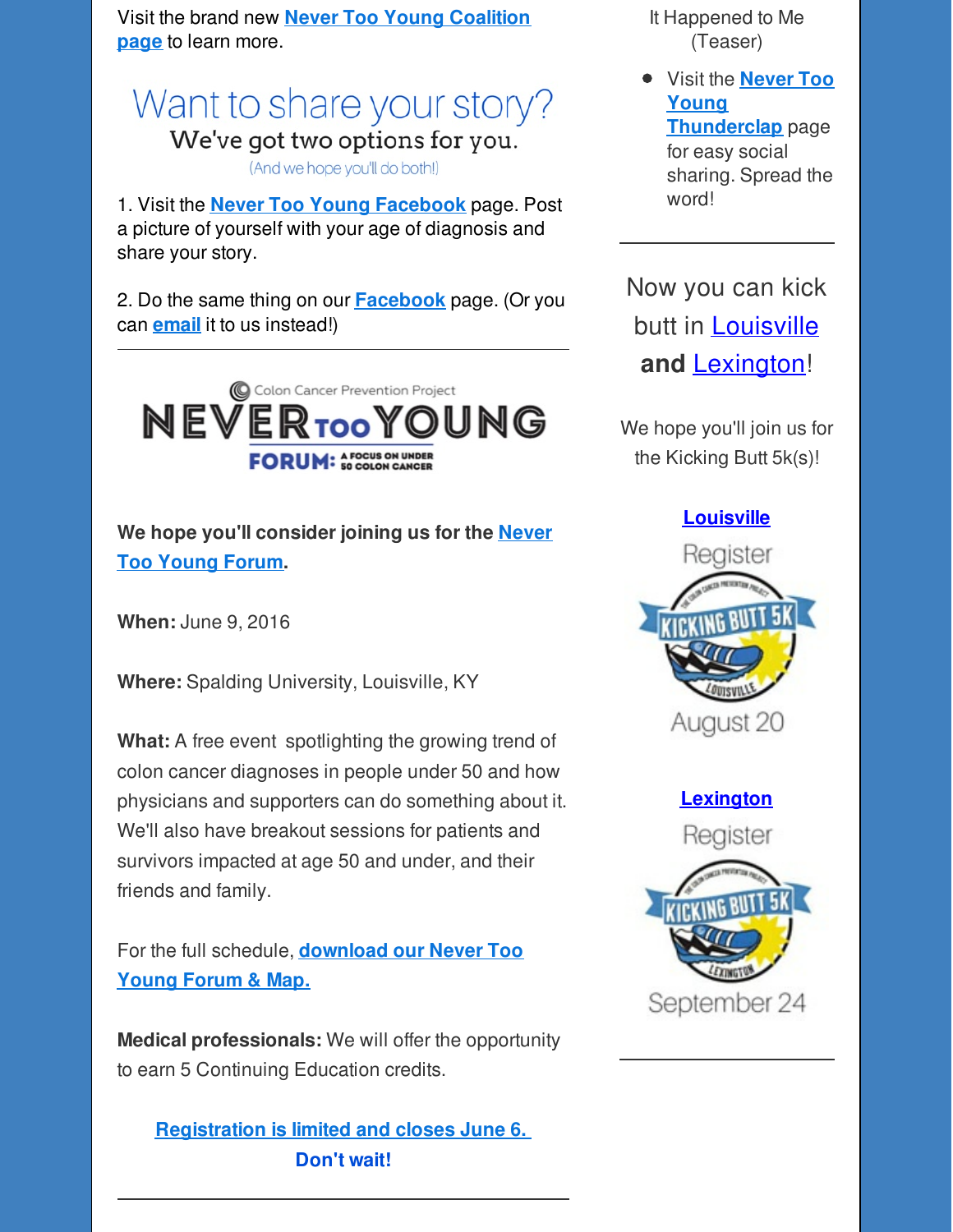## **Survivor Stories** Bravery. Strength. Determination. Hope.

#### **I was [diagnosed](http://r20.rs6.net/tn.jsp?f=001osQkGRFAGfzYU8UPs5oNiwkvfuvU25B4wvUvx5KA6UWFCJzni8UmYj9VWTXiI5j5kIaBbW3fYjSfD1sHInq5GMbRXT8cDzDWzlImWKLe_PC0HoJrNkzQZ719jkZZh_kpeDaA38ju2ny5xbpBp5zLh10IWvRqdy_zmul--5qIftfT1QEQLbqJiacbNuzBwAsD5AQLzrGoeHoYe7Tudx8eyCAJPx3aZmnjIPIWN_KEWp2punYPZTPaRFkN0yhqpv-vOAR-gEFapSaWWj2nNW4OKw==&c=&ch=) on April Fool's Day at Age 38**

We hope you'll take a moment to read Julie's story. Listen to your body. Know your risks. Get screened.



Julie, you kick butt!

We hope you'll help us be "Socially" Supportive



Show your support for the **Never Too [Young](http://r20.rs6.net/tn.jsp?f=001osQkGRFAGfzYU8UPs5oNiwkvfuvU25B4wvUvx5KA6UWFCJzni8UmYuZsBBZ9o0D7vxDmy0hT3ElUMH_4RYtZXtCt8Xwim_Fe3BBsyvi0ToC84naERiENrQmytD5dPdQzby7JxtYmwxI2i3flb41lo8KA7D9RpwxrgMD9C7pbjY3FkrgZkdbSyPSRxHZnV_iXrAUiU2sjVx4=&c=&ch=) Forum** on social media...

OR



Wear your **[Survivor](http://r20.rs6.net/tn.jsp?f=001osQkGRFAGfzYU8UPs5oNiwkvfuvU25B4wvUvx5KA6UWFCJzni8UmYuZsBBZ9o0D7-5fS6eQ9Nl-kasHKuNrguUa_jkxCI_BTugeL_Hiw7qB_DKMeZ1GAwRSAb3dwXvpw24lNjfOVXiv9Zq9jJjAd0Ud7LtH6m7bw44IyZv9ehTx33_u9jgihgXFYWT-DMmGEmtY1tmi6BQU=&c=&ch=) banner**!

#### *Our Mission*

The Colon Cancer Prevention Project's mission is to end preventable colon cancer death and suffering by





The **Colon Cancer [Prevention](http://r20.rs6.net/tn.jsp?f=001osQkGRFAGfzYU8UPs5oNiwkvfuvU25B4wvUvx5KA6UWFCJzni8UmYiCkwPS593JzOru_ZytUo7I-rHWi2ql79uKSGV5qypdejA5BOCyYC1PaWJ27nxfUGdH_XFo-LJVus_wLVHzNotEgX5MNr3l3PS9LxUP2YuFmKHxiF01uhOVWnNMyS42W9LO1dfkz1Jme&c=&ch=) Project** is a proud member of the Never Too Young Coalition.

The **Never Too Young [Coalition](http://r20.rs6.net/tn.jsp?f=001osQkGRFAGfzYU8UPs5oNiwkvfuvU25B4wvUvx5KA6UWFCJzni8UmYuZsBBZ9o0D7FX5PW7asKzglIilQhC0nOS7VSrlpEZMcwYP5oPQJ4b9tRclWL0wy3WSOd-oWvFUCU1U_Kg9z4F8RM-7NZc6wUcf28y1R5A4ZRO_MCnjq_qg=&c=&ch=)** is united to take out young-onset colorectal cancer through action, education and research.